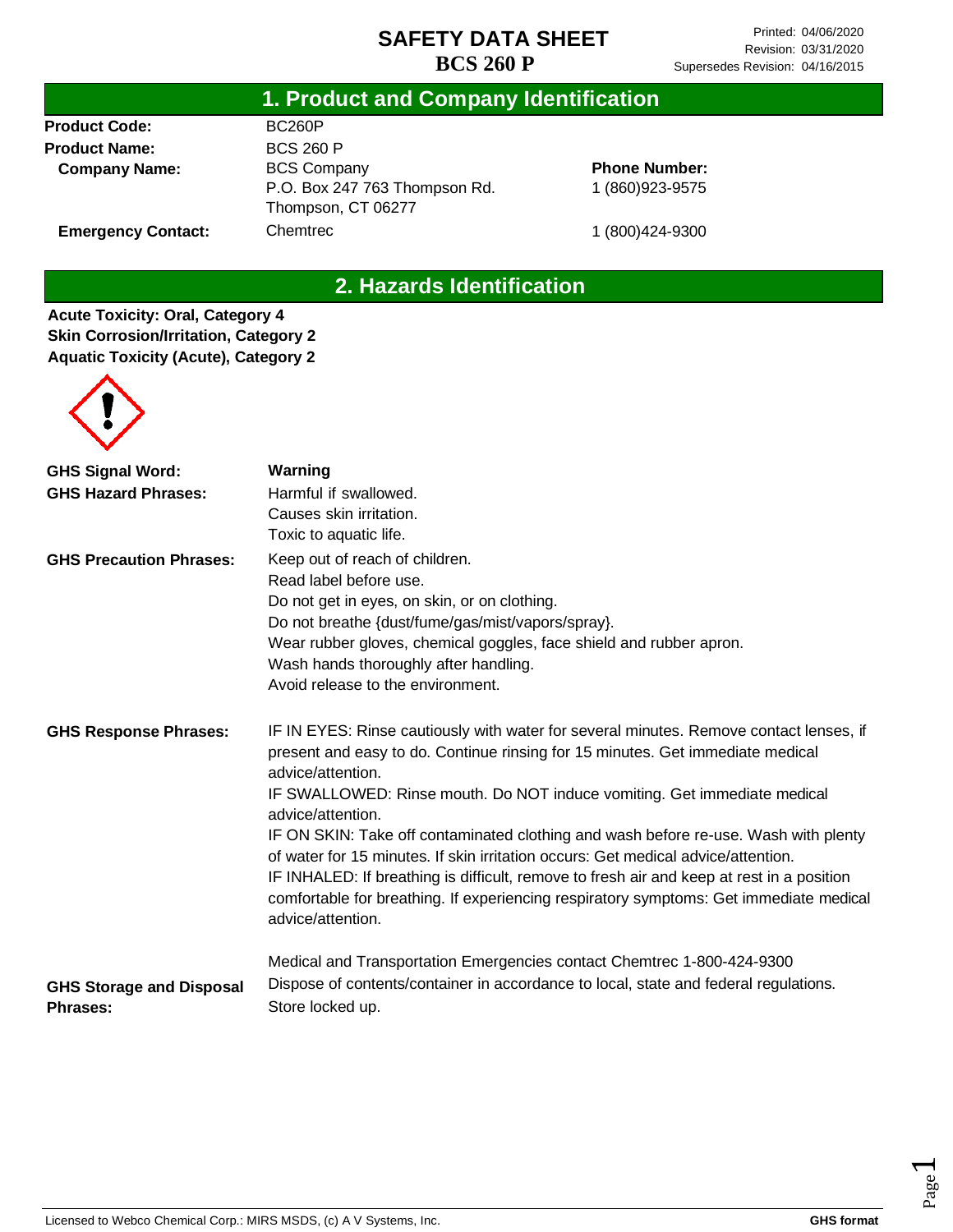**Hazard Rating System:**

| <b>HEALTH</b>       |   |
|---------------------|---|
| <b>FLAMMABILITY</b> |   |
| <b>PHYSICAL</b>     |   |
| <b>PPE</b>          | R |

**HMIS:**

#### **Potential Health Effects (Acute and Chronic):**

|                                                                                                                                                                                                                        |                                                                                                                                                                                                                                                                                                                                             |                                                                                                                                                 | 3. Composition/Information on Ingredients                                                                                                                                                                                                                                                                                                                                                                                                                                                                                                      |  |  |
|------------------------------------------------------------------------------------------------------------------------------------------------------------------------------------------------------------------------|---------------------------------------------------------------------------------------------------------------------------------------------------------------------------------------------------------------------------------------------------------------------------------------------------------------------------------------------|-------------------------------------------------------------------------------------------------------------------------------------------------|------------------------------------------------------------------------------------------------------------------------------------------------------------------------------------------------------------------------------------------------------------------------------------------------------------------------------------------------------------------------------------------------------------------------------------------------------------------------------------------------------------------------------------------------|--|--|
| CAS#                                                                                                                                                                                                                   |                                                                                                                                                                                                                                                                                                                                             | <b>Hazardous Components (Chemical Name)</b>                                                                                                     | <b>Concentration</b>                                                                                                                                                                                                                                                                                                                                                                                                                                                                                                                           |  |  |
| 121-44-8                                                                                                                                                                                                               | Triethylamine                                                                                                                                                                                                                                                                                                                               |                                                                                                                                                 | $1.0 - 10.0 %$                                                                                                                                                                                                                                                                                                                                                                                                                                                                                                                                 |  |  |
| 7632-00-0                                                                                                                                                                                                              | Sodium nitrite                                                                                                                                                                                                                                                                                                                              |                                                                                                                                                 | < 5.0 %                                                                                                                                                                                                                                                                                                                                                                                                                                                                                                                                        |  |  |
|                                                                                                                                                                                                                        |                                                                                                                                                                                                                                                                                                                                             |                                                                                                                                                 | <b>4. First Aid Measures</b>                                                                                                                                                                                                                                                                                                                                                                                                                                                                                                                   |  |  |
| <b>Procedures:</b>                                                                                                                                                                                                     | <b>Emergency and First Aid</b>                                                                                                                                                                                                                                                                                                              | No data available.                                                                                                                              |                                                                                                                                                                                                                                                                                                                                                                                                                                                                                                                                                |  |  |
| If breathing is difficult, remove to fresh air and keep at rest in a position comfortable for<br>In Case of Inhalation:<br>breathing. If experiencing respiratory symptoms: Get immediate medical<br>advice/attention. |                                                                                                                                                                                                                                                                                                                                             |                                                                                                                                                 |                                                                                                                                                                                                                                                                                                                                                                                                                                                                                                                                                |  |  |
| In Case of Skin Contact:                                                                                                                                                                                               |                                                                                                                                                                                                                                                                                                                                             |                                                                                                                                                 | Flush thoroughly with fresh, tepid water for 15 minutes. Discard contaminated clothing<br>and footwear or wash before reuse. If skin irritation occurs, get medical advice/attention.                                                                                                                                                                                                                                                                                                                                                          |  |  |
| In Case of Eye Contact:                                                                                                                                                                                                |                                                                                                                                                                                                                                                                                                                                             | advice/attention.                                                                                                                               | Immediately flush eyes with large amounts of fresh, tepid water for at least 15 minutes.<br>Hold eyelids open to ensure complete irrigation of eye and lid tissues. Tilt head to the<br>side and irrigate the eye from the bridge of the nose to the outside of the face. Keep<br>run-off from entering the other eye, mouth or ear. Washing eye within the first few<br>seconds is essential to achieve maximum effectiveness. Remove contact lenses, if<br>present and easy to do. Continue rinsing. If eye irritation persists, get medical |  |  |
|                                                                                                                                                                                                                        | Do not induce vomiting. Rinse mouth with fresh, Tepid water, than immediately drink 4-8<br>In Case of Ingestion:<br>oz. or milk or water. Never give anything by mouth to an unconscious person. If<br>vomiting occurs, keep airways open. Keep head lower than hips to prevent aspiration<br>into the lungs. Get medical advice/attention. |                                                                                                                                                 |                                                                                                                                                                                                                                                                                                                                                                                                                                                                                                                                                |  |  |
|                                                                                                                                                                                                                        |                                                                                                                                                                                                                                                                                                                                             |                                                                                                                                                 | <b>5. Fire Fighting Measures</b>                                                                                                                                                                                                                                                                                                                                                                                                                                                                                                               |  |  |
| <b>Flash Pt:</b>                                                                                                                                                                                                       |                                                                                                                                                                                                                                                                                                                                             | No data.                                                                                                                                        |                                                                                                                                                                                                                                                                                                                                                                                                                                                                                                                                                |  |  |
| <b>Explosive Limits:</b>                                                                                                                                                                                               |                                                                                                                                                                                                                                                                                                                                             | LEL: No data.                                                                                                                                   | UEL: No data.                                                                                                                                                                                                                                                                                                                                                                                                                                                                                                                                  |  |  |
| <b>Autoignition Pt:</b>                                                                                                                                                                                                |                                                                                                                                                                                                                                                                                                                                             | No data.                                                                                                                                        |                                                                                                                                                                                                                                                                                                                                                                                                                                                                                                                                                |  |  |
|                                                                                                                                                                                                                        |                                                                                                                                                                                                                                                                                                                                             |                                                                                                                                                 | Suitable Extinguishing Media: Dry chemical, CO2, sand, earth, water spray or regular foam.                                                                                                                                                                                                                                                                                                                                                                                                                                                     |  |  |
|                                                                                                                                                                                                                        | <b>Fire Fighting Instructions:</b>                                                                                                                                                                                                                                                                                                          | As in any fire, wear a self-contained breathing apparatus in pressure-demand,<br>MSHA/NIOSH (approved or equivalent), and full protective gear. |                                                                                                                                                                                                                                                                                                                                                                                                                                                                                                                                                |  |  |
| No data available.<br><b>Flammable Properties and</b><br><b>Hazards:</b>                                                                                                                                               |                                                                                                                                                                                                                                                                                                                                             |                                                                                                                                                 |                                                                                                                                                                                                                                                                                                                                                                                                                                                                                                                                                |  |  |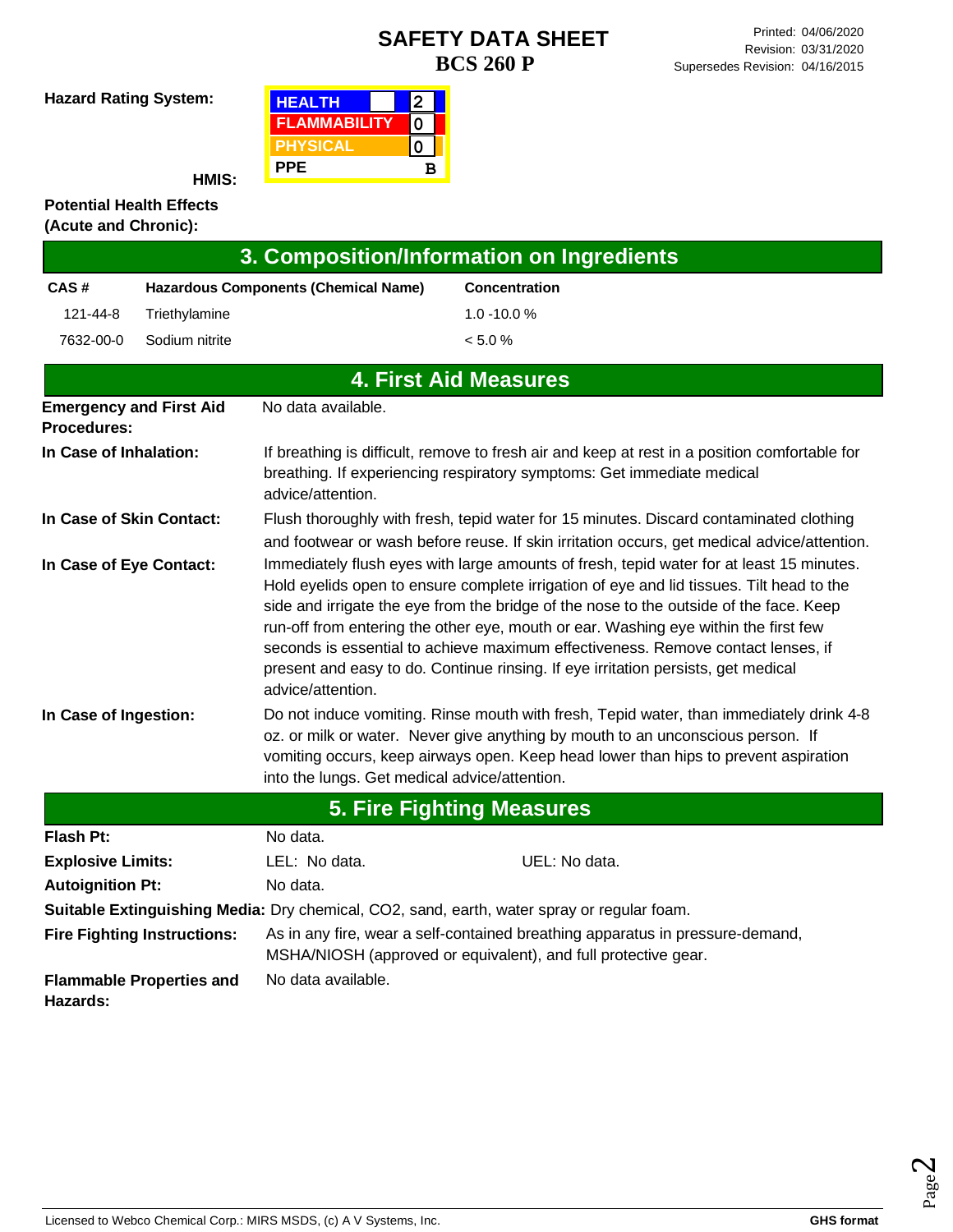### **6. Accidental Release Measures**

**Protective Precautions, Protective Equipment and Emergency Procedures:**

Rubber or neoprene gloves, Safety glasses, Wear chemical protective clothing.

**Steps To Be Taken In Case Material Is Released Or Spilled:**

Absorb spill with inert material (e.g. dry sand or earth), and dispose of in accordance with applicable regulations.

# **7. Handling and Storage**

Precautions To Be Taken in For industrial or institutional use only. Keep from freezing. **Handling:**

#### **Precautions To Be Taken in Storing:**

| 8. Exposure Controls/Personal Protection        |                              |                                    |                                                                                 |                           |                     |  |
|-------------------------------------------------|------------------------------|------------------------------------|---------------------------------------------------------------------------------|---------------------------|---------------------|--|
| CAS#                                            | <b>Partial Chemical Name</b> |                                    | <b>OSHA TWA</b>                                                                 | <b>ACGIH TWA</b>          | <b>Other Limits</b> |  |
| 121-44-8                                        | Triethylamine                |                                    | PEL: 25 ppm                                                                     | TLV: 1 ppm<br>STEL: 3 ppm | No data.            |  |
| 7632-00-0                                       | Sodium nitrite               |                                    | No data.                                                                        | No data.                  | No data.            |  |
| <b>Respiratory Equipment</b><br>(Specify Type): |                              |                                    | A respirator is not needed under normal and intended conditions of product use. |                           |                     |  |
| <b>Eye Protection:</b>                          |                              | Safety glasses                     |                                                                                 |                           |                     |  |
| <b>Protective Gloves:</b>                       |                              | Rubber or neoprene gloves          |                                                                                 |                           |                     |  |
| <b>Other Protective Clothing:</b>               |                              | Wear chemical protective clothing. |                                                                                 |                           |                     |  |
| <b>Engineering Controls</b>                     |                              | No data available.                 |                                                                                 |                           |                     |  |
| (Ventilation etc.):                             |                              |                                    |                                                                                 |                           |                     |  |

|                                         |                                               | <b>9. Physical and Chemical Properties</b> |
|-----------------------------------------|-----------------------------------------------|--------------------------------------------|
| <b>Physical States:</b>                 | [X ] Liquid<br>[]Gas                          | [ ] Solid                                  |
| <b>Appearance and Odor:</b>             | Appearance: Liquid<br>Odor: No apparent odor. |                                            |
| <b>Melting Point:</b>                   | No data.                                      |                                            |
| <b>Boiling Point:</b>                   | No data.                                      |                                            |
| <b>Autoignition Pt:</b>                 | No data.                                      |                                            |
| Flash Pt:                               | No data.                                      |                                            |
| <b>Explosive Limits:</b>                | LEL: No data.                                 | UEL: No data.                              |
| Specific Gravity (Water = 1): No data.  |                                               |                                            |
| Vapor Pressure (vs. Air or<br>$mm Hg$ : | No data.                                      |                                            |
| Vapor Density (vs. $Air = 1$ ):         | No data.                                      |                                            |
| <b>Evaporation Rate:</b>                | No data.                                      |                                            |
| <b>Solubility in Water:</b>             | 100                                           |                                            |
| <b>Percent Volatile:</b>                | No data.                                      |                                            |

Page ო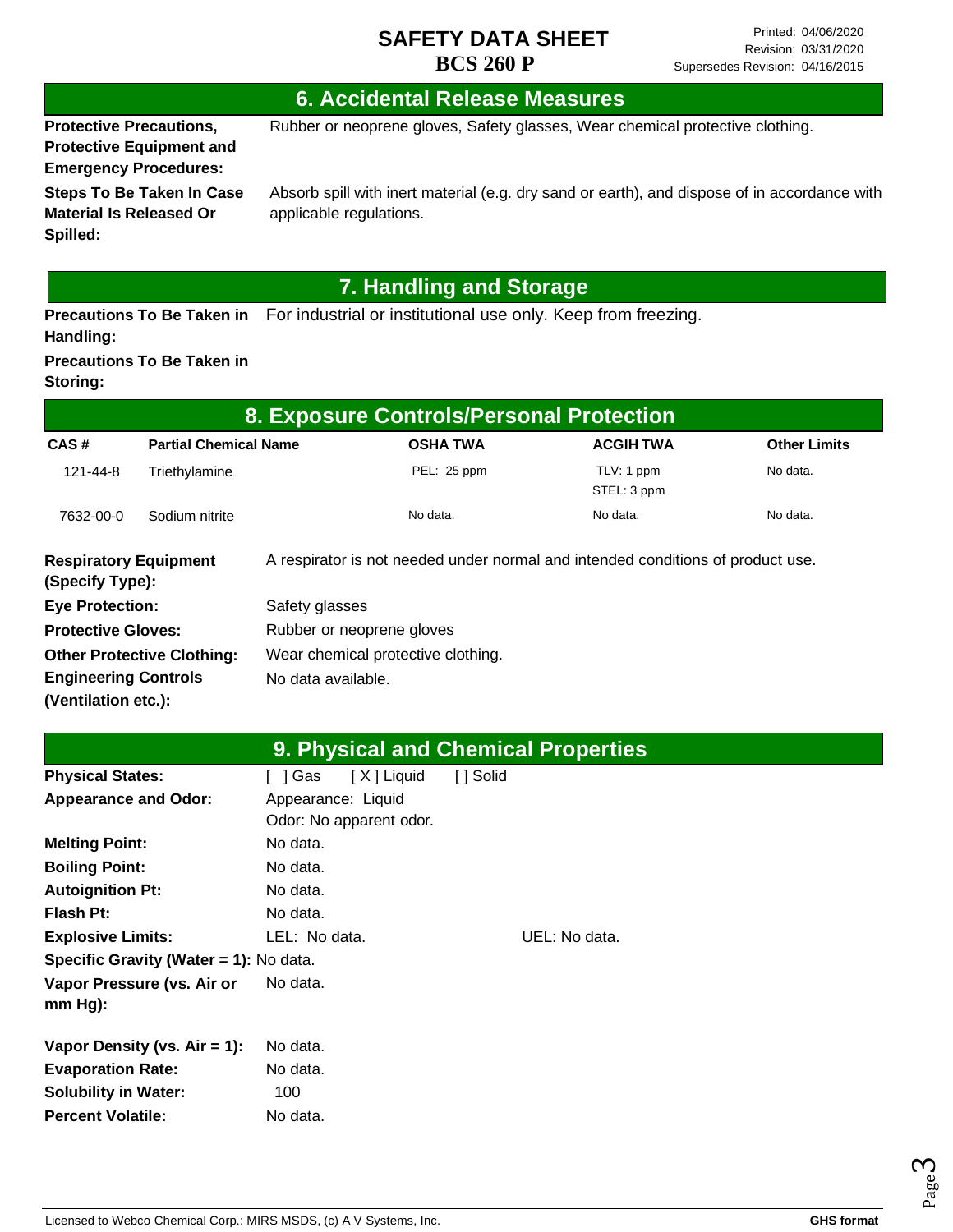|                                                           | 10. Stability and Reactivity                                                                                                                                                               |  |
|-----------------------------------------------------------|--------------------------------------------------------------------------------------------------------------------------------------------------------------------------------------------|--|
| Stability:                                                | Unstable [ ]<br>Stable [X]                                                                                                                                                                 |  |
| <b>Conditions To Avoid -</b>                              |                                                                                                                                                                                            |  |
| Instability:                                              | Avoid handling conditions which may allow for leaks and spills of this material. Do not<br>permit personnel to handle this product without proper training and/or protective<br>equipment. |  |
| <b>Incompatibility - Materials</b><br>To Avoid:           | Avoid contact with acidic and ammonia products, amines, and powdered metals.                                                                                                               |  |
| Or Byproducts:                                            | Hazardous Decomposition No data available.                                                                                                                                                 |  |
| <b>Possibility of Hazardous</b><br><b>Reactions:</b>      | Will occur [ ]<br>Will not occur [X] No data available.                                                                                                                                    |  |
| <b>Conditions To Avoid</b><br><b>Hazardous Reactions:</b> | No data available.                                                                                                                                                                         |  |

|                                   |                                         | <b>11. Toxicological Information</b>        |                           |  |
|-----------------------------------|-----------------------------------------|---------------------------------------------|---------------------------|--|
| <b>Toxicological Information:</b> | Inhalation, Eye contact, Skin contact   |                                             |                           |  |
| <b>Irritation or Corrosion:</b>   | Causes serious eye irritation.<br>Eyes: |                                             |                           |  |
|                                   | Skin:                                   | May cause skin irritation.                  |                           |  |
|                                   | Ingestion:                              | No known effects.                           |                           |  |
|                                   | Inhalation:                             | May cause nose, throat, and lung irritation |                           |  |
| <b>Symptoms related to</b>        | Eyes:                                   | Redness, pain, irritation.                  |                           |  |
| Toxicological                     | Skin:                                   | Redness, pain, irritation.                  |                           |  |
| <b>Characteristics:</b>           |                                         | Ingestion: No symptoms known or expected.   |                           |  |
|                                   |                                         | Inhalation: Respiratory irritation, cough   |                           |  |
| Carcinogenicity:                  | NTP? No                                 | IARC Monographs? No                         | <b>OSHA Regulated? No</b> |  |

### **12. Ecological Information**

**General Ecological Information:**

Harmful to aquatic life.

## **13. Disposal Considerations**

**Waste Disposal Method:** Dispose of contents/container in accordance to local, state and federal regulations.

### **14. Transport Information**

#### **LAND TRANSPORT (US DOT):**

**DOT Proper Shipping Name:**  Compound Cleaner, Not Regulated. **DOT Hazard Class: UN/NA Number:**

#### **AIR TRANSPORT (ICAO/IATA):**

**ICAO/IATA Shipping Name:** Not Regulated